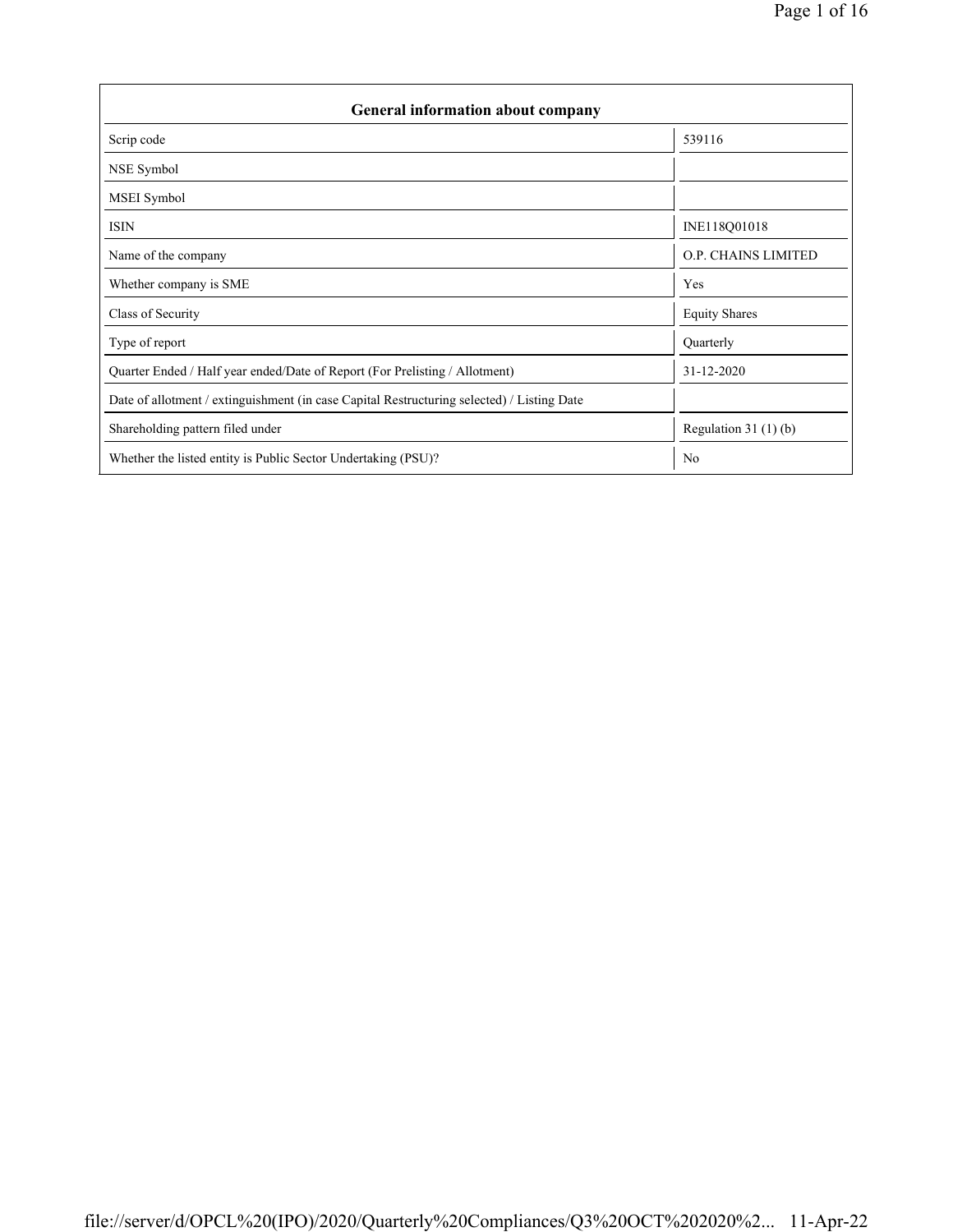|            | <b>Declaration</b>                                                                        |                |                                |                       |                             |  |  |  |  |  |
|------------|-------------------------------------------------------------------------------------------|----------------|--------------------------------|-----------------------|-----------------------------|--|--|--|--|--|
| Sr.<br>No. | Particular                                                                                | Yes/No         | Promoter and<br>Promoter Group | Public<br>shareholder | Non Promoter-<br>Non Public |  |  |  |  |  |
| 1          | Whether the Listed Entity has issued any partly paid<br>up shares?                        | No             | N <sub>0</sub>                 | No                    | N <sub>0</sub>              |  |  |  |  |  |
| 2          | Whether the Listed Entity has issued any Convertible<br>Securities?                       | No             | No                             | N <sub>0</sub>        | N <sub>0</sub>              |  |  |  |  |  |
| 3          | Whether the Listed Entity has issued any Warrants?                                        | N <sub>0</sub> | No                             | N <sub>0</sub>        | N <sub>0</sub>              |  |  |  |  |  |
| 4          | Whether the Listed Entity has any shares against<br>which depository receipts are issued? | No             | N <sub>0</sub>                 | No                    | N <sub>0</sub>              |  |  |  |  |  |
| 5          | Whether the Listed Entity has any shares in locked-in?                                    | N <sub>0</sub> | No                             | N <sub>0</sub>        | N <sub>0</sub>              |  |  |  |  |  |
| 6          | Whether any shares held by promoters are pledge or<br>otherwise encumbered?               | No             | N <sub>0</sub>                 |                       |                             |  |  |  |  |  |
| 7          | Whether company has equity shares with differential<br>voting rights?                     | No             | N <sub>0</sub>                 | N <sub>0</sub>        | N <sub>0</sub>              |  |  |  |  |  |
| 8          | Whether the listed entity has any significant beneficial<br>owner?                        | Yes            |                                |                       |                             |  |  |  |  |  |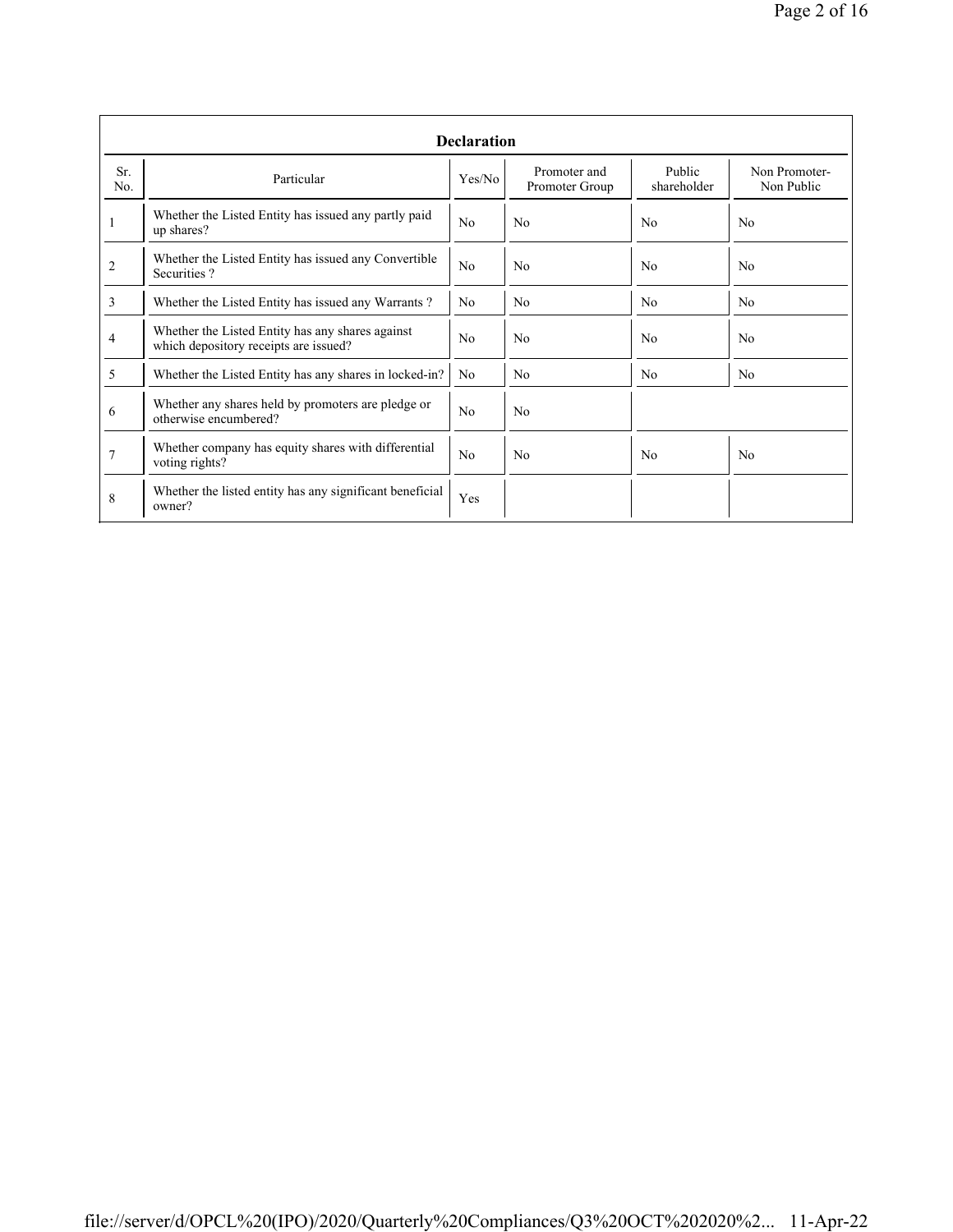|                 | Table I - Summary Statement holding of specified securities |                                  |                        |                                 |                                    |                                                            |                                                                                                                                   |                                                                  |               |         |                                   |
|-----------------|-------------------------------------------------------------|----------------------------------|------------------------|---------------------------------|------------------------------------|------------------------------------------------------------|-----------------------------------------------------------------------------------------------------------------------------------|------------------------------------------------------------------|---------------|---------|-----------------------------------|
| Category<br>(I) | Category<br>of<br>shareholder<br>(II)                       | Nos. Of<br>shareholders<br>(III) | No. of<br>fully        | No.<br>Of<br>Partly             | No. Of                             | Total<br>nos.                                              | Shareholding<br>as a $%$ of<br>total no. of<br>shares<br>(calculated as<br>per SCRR,<br>1957) (VIII)<br>As a $%$ of<br>$(A+B+C2)$ | Number of Voting Rights held in each<br>class of securities (IX) |               |         |                                   |
|                 |                                                             |                                  | paid up<br>equity      | paid-<br>up                     | shares<br>underlying<br>Depository | shares<br>held<br>$(VII) =$<br>$(IV)$ +<br>$(V)$ +<br>(VI) |                                                                                                                                   | No of Voting (XIV) Rights                                        |               |         |                                   |
|                 |                                                             |                                  | shares<br>held<br>(IV) | equity<br>shares<br>held<br>(V) | Receipts<br>(VI)                   |                                                            |                                                                                                                                   | Class<br>eg: $X$                                                 | Class<br>eg:y | Total   | Total as a<br>$%$ of<br>$(A+B+C)$ |
| (A)             | Promoter<br>&<br>Promoter<br>Group                          | 9                                | 3885100                |                                 |                                    | 3885100                                                    | 56.72                                                                                                                             | 3885100                                                          |               | 3885100 | 56.68                             |
| (B)             | Public                                                      | 36                               | 2964900                |                                 |                                    | 2964900                                                    | 43.28                                                                                                                             | 2969900                                                          |               | 2969900 | 43.32                             |
| (C)             | Non<br>Promoter-<br>Non Public                              |                                  |                        |                                 |                                    |                                                            |                                                                                                                                   |                                                                  |               |         |                                   |
| (C1)            | <b>Shares</b><br>underlying<br><b>DRs</b>                   |                                  |                        |                                 |                                    |                                                            |                                                                                                                                   |                                                                  |               |         |                                   |
| (C2)            | Shares held<br>by<br>Employee<br>Trusts                     |                                  |                        |                                 |                                    |                                                            |                                                                                                                                   |                                                                  |               |         |                                   |
|                 | Total                                                       | 45                               | 6850000                |                                 |                                    | 6850000                                                    | 100                                                                                                                               | 6855000                                                          |               | 6855000 | 100                               |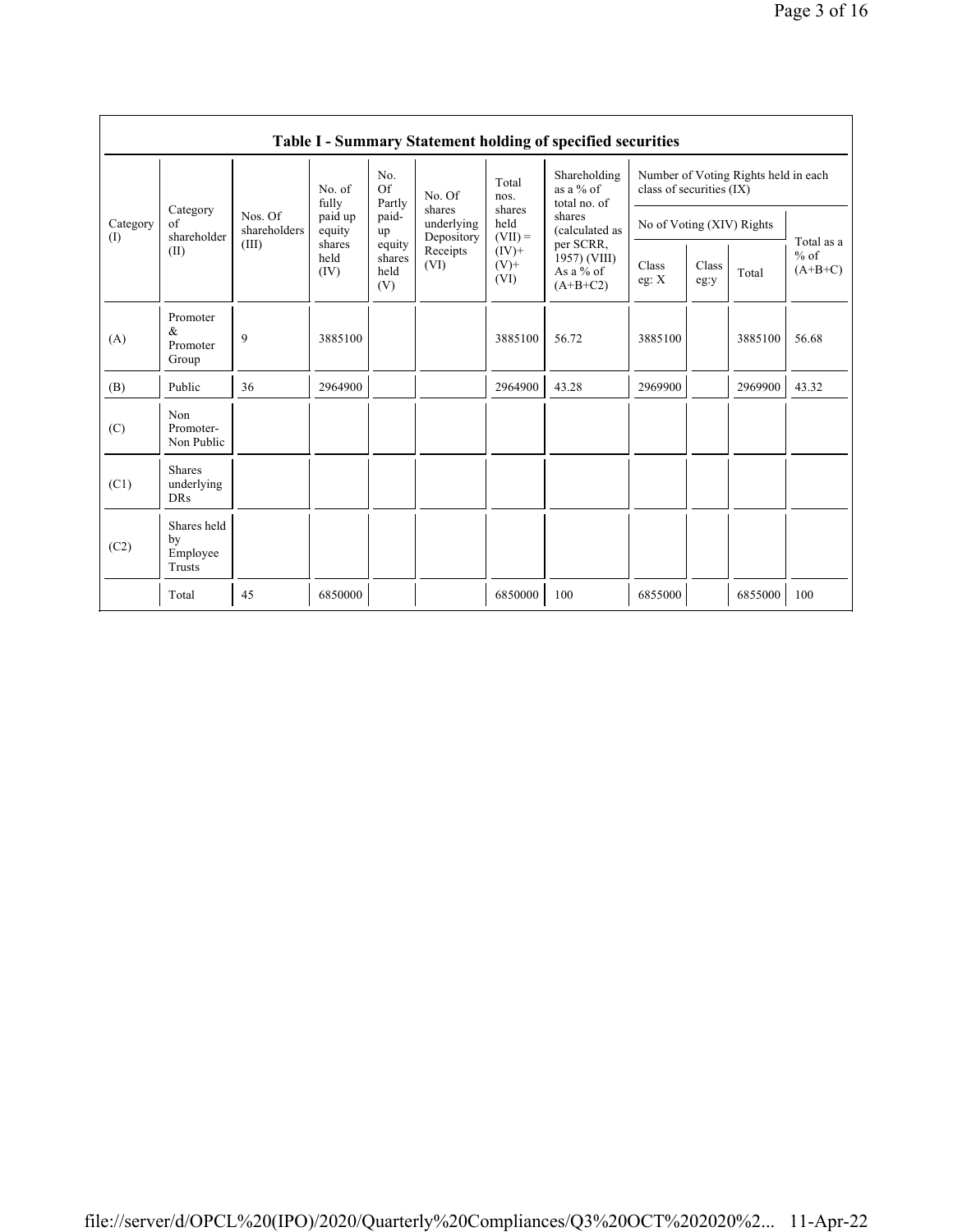| Table I - Summary Statement holding of specified securities |                                           |                                                                                          |                                                                             |                                                                                                                           |                                                                                                 |                                        |                                                         |                                                                               |                                                  |                                           |
|-------------------------------------------------------------|-------------------------------------------|------------------------------------------------------------------------------------------|-----------------------------------------------------------------------------|---------------------------------------------------------------------------------------------------------------------------|-------------------------------------------------------------------------------------------------|----------------------------------------|---------------------------------------------------------|-------------------------------------------------------------------------------|--------------------------------------------------|-------------------------------------------|
| Category<br>$\left( \mathrm{I}\right)$                      | Category<br>of<br>shareholder<br>(II)     | No. Of<br><b>Shares</b><br>Underlying<br>Outstanding<br>convertible<br>securities<br>(X) | No. of<br><b>Shares</b><br>Underlying<br>Outstanding<br>Warrants<br>$(X_i)$ | No. Of<br><b>Shares</b><br>Underlying<br>Outstanding<br>convertible<br>securities<br>and No. Of<br>Warrants<br>$(X_i)(a)$ | Shareholding,<br>as a $\%$<br>assuming full<br>conversion of<br>convertible<br>securities (as a | Number of<br>Locked in<br>shares (XII) |                                                         | Number of<br><b>Shares</b><br>pledged or<br>otherwise<br>encumbered<br>(XIII) |                                                  | Number of<br>equity shares                |
|                                                             |                                           |                                                                                          |                                                                             |                                                                                                                           | percentage of<br>diluted share<br>capital) $(XI)$ =<br>$(VII)+(X)$ As a<br>$%$ of<br>$(A+B+C2)$ | No.<br>(a)                             | As a<br>$%$ of<br>total<br><b>Shares</b><br>held<br>(b) | No.<br>(a)                                                                    | As a<br>$%$ of<br>total<br>Shares<br>held<br>(b) | held in<br>dematerialized<br>form $(XIV)$ |
| (A)                                                         | Promoter<br>&<br>Promoter<br>Group        |                                                                                          |                                                                             |                                                                                                                           | 56.72                                                                                           |                                        |                                                         |                                                                               |                                                  | 3885100                                   |
| (B)                                                         | Public                                    |                                                                                          |                                                                             |                                                                                                                           | 43.28                                                                                           |                                        |                                                         |                                                                               |                                                  | 2964900                                   |
| (C)                                                         | Non<br>Promoter-<br>Non Public            |                                                                                          |                                                                             |                                                                                                                           |                                                                                                 |                                        |                                                         |                                                                               |                                                  |                                           |
| (C1)                                                        | <b>Shares</b><br>underlying<br><b>DRs</b> |                                                                                          |                                                                             |                                                                                                                           |                                                                                                 |                                        |                                                         |                                                                               |                                                  |                                           |
| (C2)                                                        | Shares held<br>by<br>Employee<br>Trusts   |                                                                                          |                                                                             |                                                                                                                           |                                                                                                 |                                        |                                                         |                                                                               |                                                  |                                           |
|                                                             | Total                                     |                                                                                          |                                                                             |                                                                                                                           | 100                                                                                             |                                        |                                                         |                                                                               |                                                  | 6850000                                   |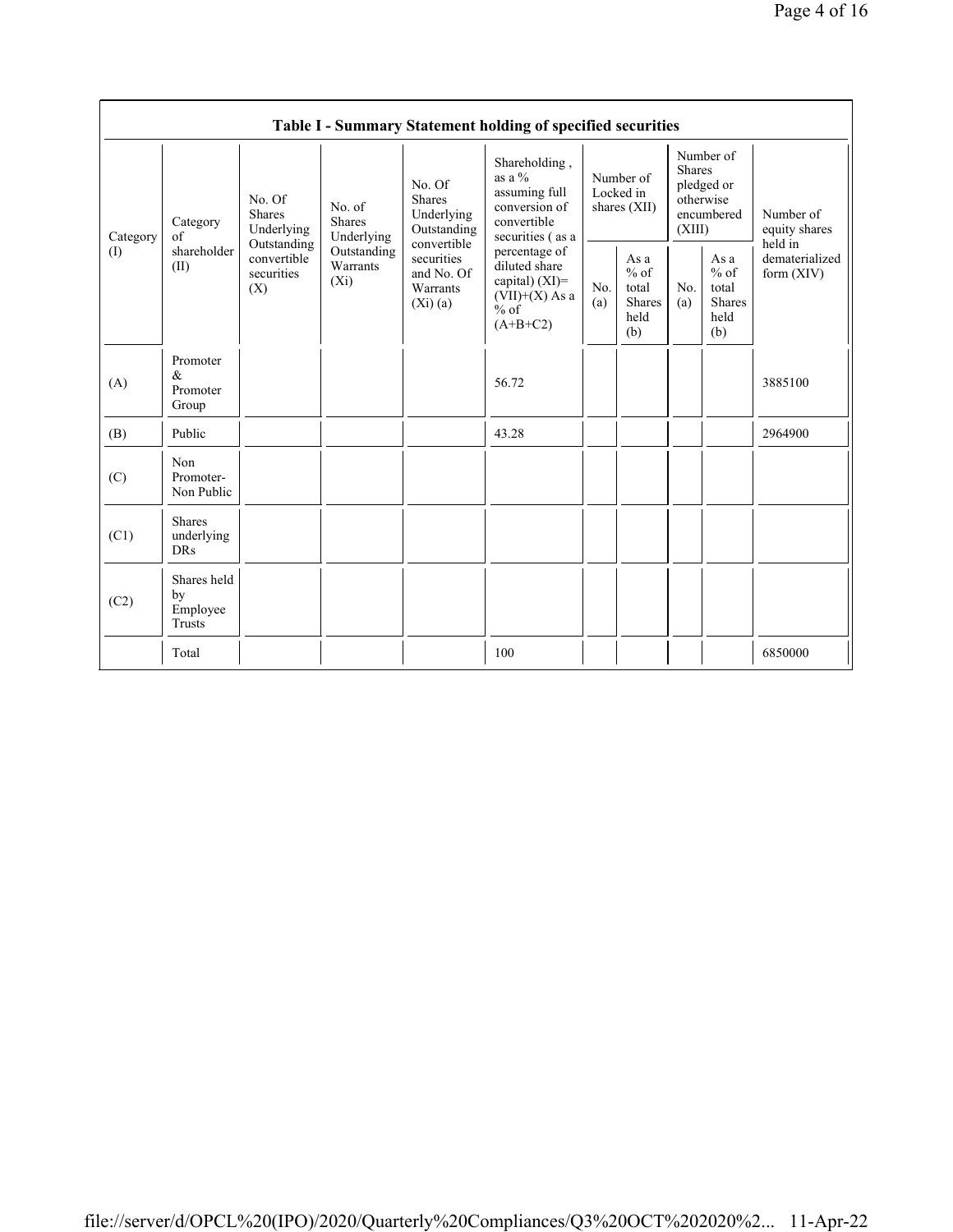| Table II - Statement showing shareholding pattern of the Promoter and Promoter Group           |                                                                                                                     |                         |                            |                                 |                                    |                             |                                                  |                               |               |                                 |                                 |
|------------------------------------------------------------------------------------------------|---------------------------------------------------------------------------------------------------------------------|-------------------------|----------------------------|---------------------------------|------------------------------------|-----------------------------|--------------------------------------------------|-------------------------------|---------------|---------------------------------|---------------------------------|
|                                                                                                |                                                                                                                     |                         | No. of                     | No.<br>Of<br>Partly             | No. Of                             | Total<br>nos.               | Shareholding<br>as a % of<br>total no. of        | each class of securities (IX) |               | Number of Voting Rights held in |                                 |
| Sr.                                                                                            | Category $\&$<br>Name of the                                                                                        | Nos. Of<br>shareholders | fully<br>paid up<br>equity | paid-<br>up                     | shares<br>underlying<br>Depository | shares<br>held<br>$(VII) =$ | shares<br>(calculated<br>as per                  | No of Voting (XIV) Rights     |               |                                 | Total<br>as a %                 |
|                                                                                                | Shareholders (I)                                                                                                    | (III)                   | shares<br>held (IV)        | equity<br>shares<br>held<br>(V) | Receipts<br>(VI)                   | $(IV)+$<br>$(V)$ +<br>(VI)  | SCRR,<br>1957) (VIII)<br>As a % of<br>$(A+B+C2)$ | Class eg:<br>X                | Class<br>eg:y | Total                           | of<br>Total<br>Voting<br>rights |
| А                                                                                              | Table II - Statement showing shareholding pattern of the Promoter and Promoter Group                                |                         |                            |                                 |                                    |                             |                                                  |                               |               |                                 |                                 |
| (1)                                                                                            | Indian                                                                                                              |                         |                            |                                 |                                    |                             |                                                  |                               |               |                                 |                                 |
| (a)                                                                                            | Individuals/Hindu<br>undivided Family                                                                               | 8                       | 3835100                    |                                 |                                    | 3835100                     | 55.99                                            | 3835100                       |               | 3835100                         | 55.95                           |
| (d)                                                                                            | Any Other<br>(specify)                                                                                              | 1                       | 50000                      |                                 |                                    | 50000                       | 0.73                                             | 50000                         |               | 50000                           | 0.73                            |
| Sub-Total<br>(A)(1)                                                                            |                                                                                                                     | 9                       | 3885100                    |                                 |                                    | 3885100                     | 56.72                                            | 3885100                       |               | 3885100                         | 56.68                           |
| (2)                                                                                            | Foreign                                                                                                             |                         |                            |                                 |                                    |                             |                                                  |                               |               |                                 |                                 |
| Total<br>Shareholding<br>of Promoter<br>and<br>Promoter<br>Group $(A)=$<br>$(A)(1)+(A)$<br>(2) |                                                                                                                     | 9                       | 3885100                    |                                 |                                    | 3885100                     | 56.72                                            | 3885100                       |               | 3885100                         | 56.68                           |
| B                                                                                              | Table III - Statement showing shareholding pattern of the Public shareholder                                        |                         |                            |                                 |                                    |                             |                                                  |                               |               |                                 |                                 |
| (1)                                                                                            | Institutions                                                                                                        |                         |                            |                                 |                                    |                             |                                                  |                               |               |                                 |                                 |
| (3)                                                                                            | Non-institutions                                                                                                    |                         |                            |                                 |                                    |                             |                                                  |                               |               |                                 |                                 |
| (a(i))                                                                                         | Individuals -<br>i.Individual<br>shareholders<br>holding nominal<br>share capital up<br>to Rs. 2 lakhs.             | 23                      | 220000                     |                                 |                                    | 220000                      | 3.21                                             | 220000                        |               | 220000                          | 3.21                            |
| (a(ii))                                                                                        | Individuals - ii.<br>Individual<br>shareholders<br>holding nominal<br>share capital in<br>excess of Rs. 2<br>lakhs. | 3                       | 320000                     |                                 |                                    | 320000                      | 4.67                                             | 320000                        |               | 320000                          | 4.67                            |
| (e)                                                                                            | Any Other<br>(specify)                                                                                              | 10                      | 2424900                    |                                 |                                    | 2424900                     | 35.4                                             | 2429900                       |               | 2429900                         | 35.45                           |
| Sub-Total<br>(B)(3)                                                                            |                                                                                                                     | 36                      | 2964900                    |                                 |                                    | 2964900                     | 43.28                                            | 2969900                       |               | 2969900                         | 43.32                           |
| <b>Total Public</b><br>Shareholding<br>$(B)= (B)(1) +$<br>$(B)(2)+(B)$<br>(3)                  |                                                                                                                     | 36                      | 2964900                    |                                 |                                    | 2964900                     | 43.28                                            | 2969900                       |               | 2969900                         | 43.32                           |
| ${\bf C}$                                                                                      | Table IV - Statement showing shareholding pattern of the Non Promoter- Non Public shareholder<br>$\mathbf{I}$       |                         | $\mathbf{L}$               | $\mathbf{L}$                    | $\mathbf{I}$                       |                             | $\mathbf{I}$<br>$\blacksquare$                   |                               | $\mathbf{I}$  | $\mathbf{L}$<br>$\mathbf{L}$    |                                 |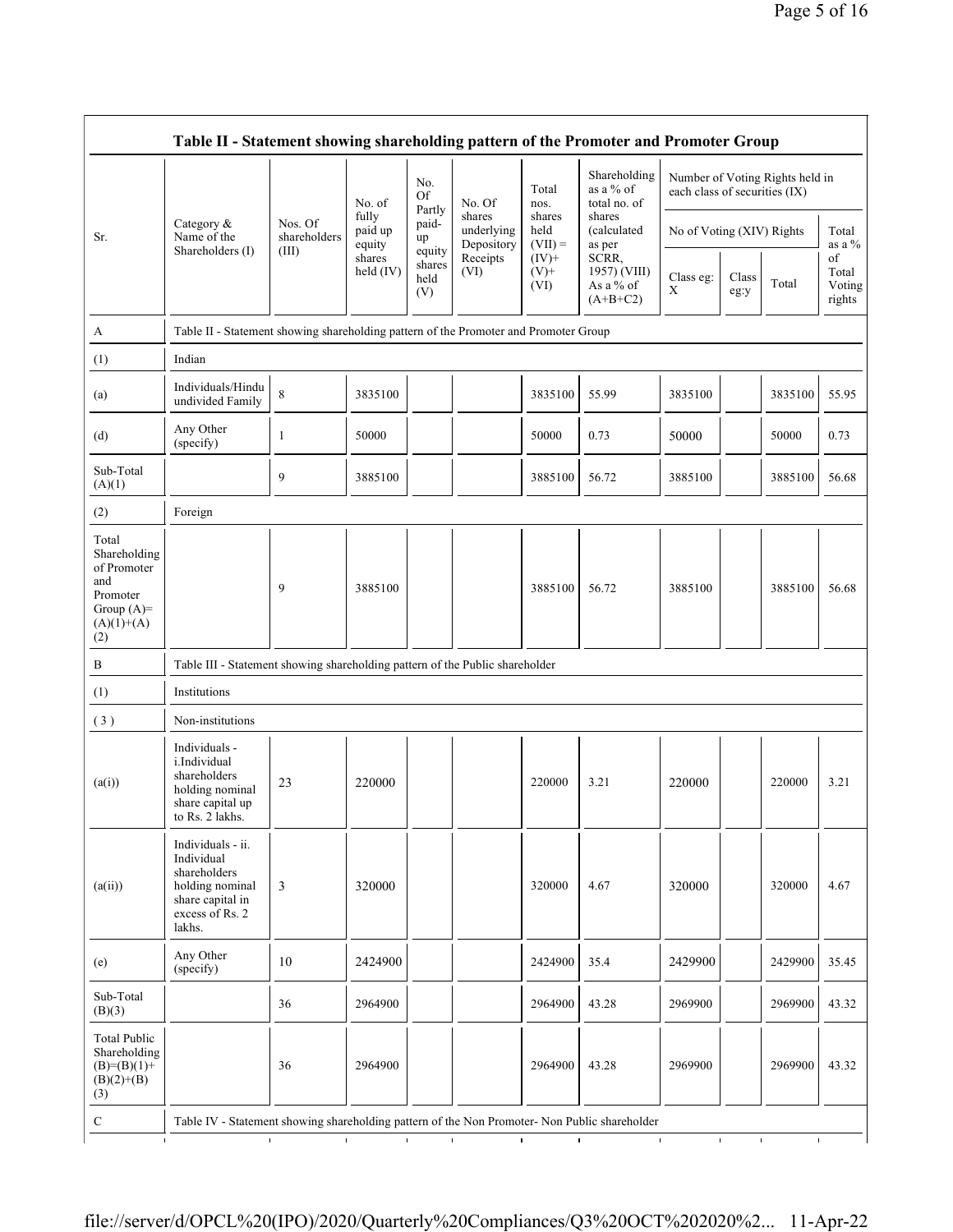| Total<br>$A+B+C2$ ) | 45  | 6850000 |  | 6850000 | 100 | 6855000 | 6855000 | 100 |
|---------------------|-----|---------|--|---------|-----|---------|---------|-----|
| Total<br>$(A+B+C)$  | -45 | 6850000 |  | 6850000 | 100 | 6855000 | 6855000 | 100 |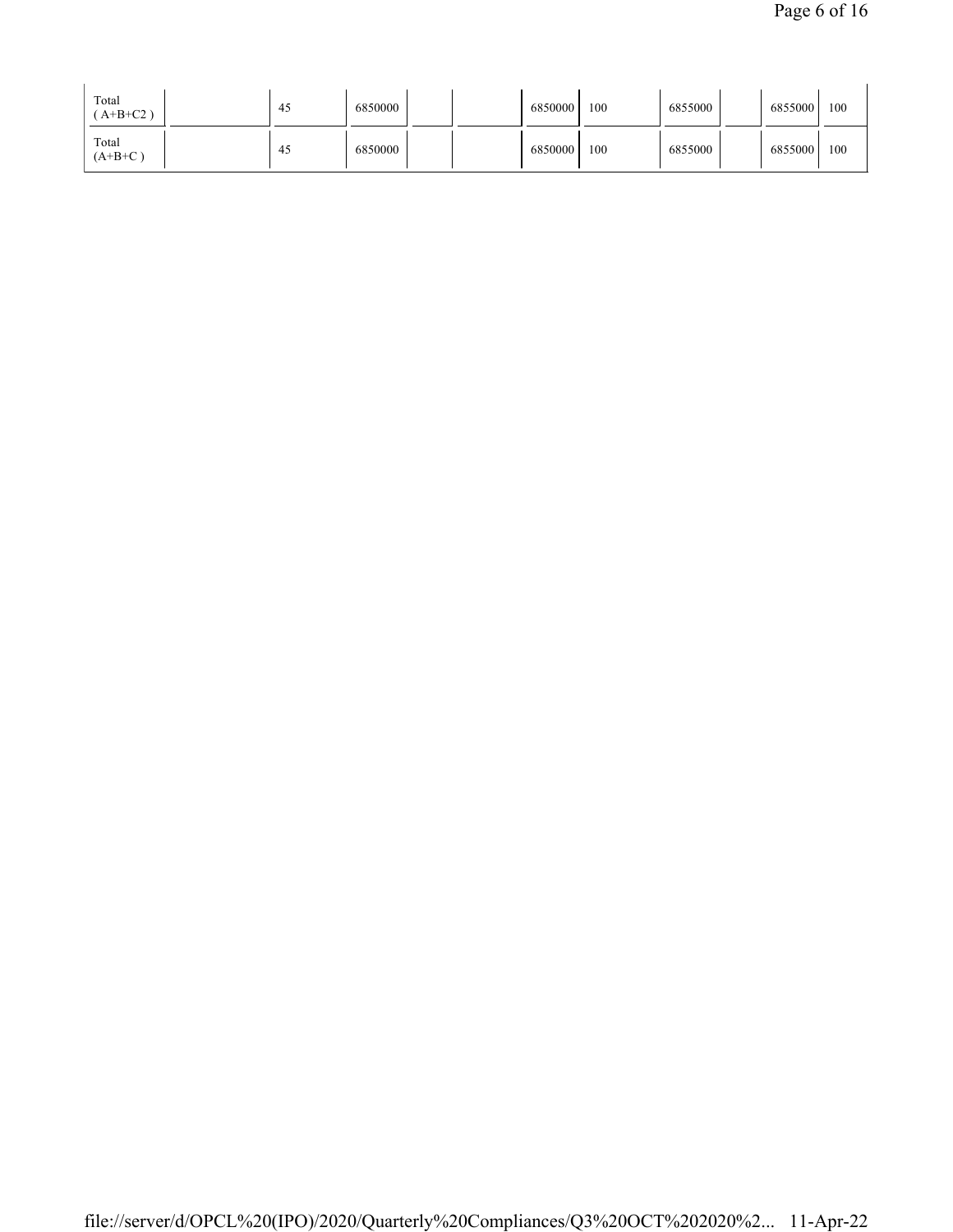| Table II - Statement showing shareholding pattern of the Promoter and Promoter Group    |                                                                                         |                                                                                    |                                                           |                                                                                                            |                                        |                                             |                                                                               |                                                       |                                       |
|-----------------------------------------------------------------------------------------|-----------------------------------------------------------------------------------------|------------------------------------------------------------------------------------|-----------------------------------------------------------|------------------------------------------------------------------------------------------------------------|----------------------------------------|---------------------------------------------|-------------------------------------------------------------------------------|-------------------------------------------------------|---------------------------------------|
| Sr.                                                                                     | No. Of<br><b>Shares</b><br>Underlying<br>Outstanding<br>convertible<br>securities $(X)$ | No. of<br><b>Shares</b><br>Underlying<br>Outstanding<br>Warrants<br>$(X_i)$<br>(a) | No. Of Shares<br>Underlying<br>Outstanding<br>convertible | Shareholding, as<br>a % assuming full<br>conversion of<br>convertible<br>securities (as a<br>percentage of | Number of<br>Locked in<br>shares (XII) |                                             | Number of<br><b>Shares</b><br>pledged or<br>otherwise<br>encumbered<br>(XIII) |                                                       | Number of<br>equity shares<br>held in |
|                                                                                         |                                                                                         |                                                                                    | securities and<br>No. Of<br>Warrants (Xi)                 | diluted share<br>capital) (XI)=<br>$(VII)+(X)$ As a %<br>of $(A+B+C2)$                                     | No.<br>(a)                             | As a %<br>of total<br>Shares<br>held<br>(b) | No.<br>(a)                                                                    | As a $\%$<br>of total<br><b>Shares</b><br>held<br>(b) | dematerialized<br>form (XIV)          |
| A                                                                                       |                                                                                         |                                                                                    |                                                           | Table II - Statement showing shareholding pattern of the Promoter and Promoter Group                       |                                        |                                             |                                                                               |                                                       |                                       |
| (1)                                                                                     | Indian                                                                                  |                                                                                    |                                                           |                                                                                                            |                                        |                                             |                                                                               |                                                       |                                       |
| (a)                                                                                     |                                                                                         |                                                                                    |                                                           | 55.99                                                                                                      |                                        |                                             |                                                                               |                                                       | 3835100                               |
| (d)                                                                                     |                                                                                         |                                                                                    |                                                           | 0.73                                                                                                       |                                        |                                             |                                                                               |                                                       | 50000                                 |
| Sub-Total (A)<br>(1)                                                                    |                                                                                         |                                                                                    |                                                           | 56.72                                                                                                      |                                        |                                             |                                                                               |                                                       | 3885100                               |
| (2)                                                                                     | Foreign                                                                                 |                                                                                    |                                                           |                                                                                                            |                                        |                                             |                                                                               |                                                       |                                       |
| Total<br>Shareholding<br>of Promoter<br>and Promoter<br>Group $(A)=$<br>$(A)(1)+(A)(2)$ |                                                                                         |                                                                                    |                                                           | 56.72                                                                                                      |                                        |                                             |                                                                               |                                                       | 3885100                               |
| B                                                                                       |                                                                                         |                                                                                    |                                                           | Table III - Statement showing shareholding pattern of the Public shareholder                               |                                        |                                             |                                                                               |                                                       |                                       |
| (1)                                                                                     | Institutions                                                                            |                                                                                    |                                                           |                                                                                                            |                                        |                                             |                                                                               |                                                       |                                       |
| (3)                                                                                     | Non-institutions                                                                        |                                                                                    |                                                           |                                                                                                            |                                        |                                             |                                                                               |                                                       |                                       |
| (a(i))                                                                                  |                                                                                         |                                                                                    |                                                           | 3.21                                                                                                       |                                        |                                             |                                                                               |                                                       | 220000                                |
| (a(ii))                                                                                 |                                                                                         |                                                                                    |                                                           | 4.67                                                                                                       |                                        |                                             |                                                                               |                                                       | 320000                                |
| (e)                                                                                     |                                                                                         |                                                                                    |                                                           | 35.4                                                                                                       |                                        |                                             |                                                                               |                                                       | 2424900                               |
| Sub-Total (B)<br>(3)                                                                    |                                                                                         |                                                                                    |                                                           | 43.28                                                                                                      |                                        |                                             |                                                                               |                                                       | 2964900                               |
| <b>Total Public</b><br>Shareholding<br>$(B)= (B)(1) +$<br>$(B)(2)+(B)(3)$               |                                                                                         |                                                                                    |                                                           | 43.28                                                                                                      |                                        |                                             |                                                                               |                                                       | 2964900                               |
| $\mathbf C$                                                                             |                                                                                         |                                                                                    |                                                           | Table IV - Statement showing shareholding pattern of the Non Promoter- Non Public shareholder              |                                        |                                             |                                                                               |                                                       |                                       |
| Total<br>$(A+B+C2)$                                                                     |                                                                                         |                                                                                    |                                                           | 100                                                                                                        |                                        |                                             |                                                                               |                                                       | 6850000                               |
| Total<br>$(A+B+C)$                                                                      |                                                                                         |                                                                                    |                                                           | 100                                                                                                        |                                        |                                             |                                                                               |                                                       | 6850000                               |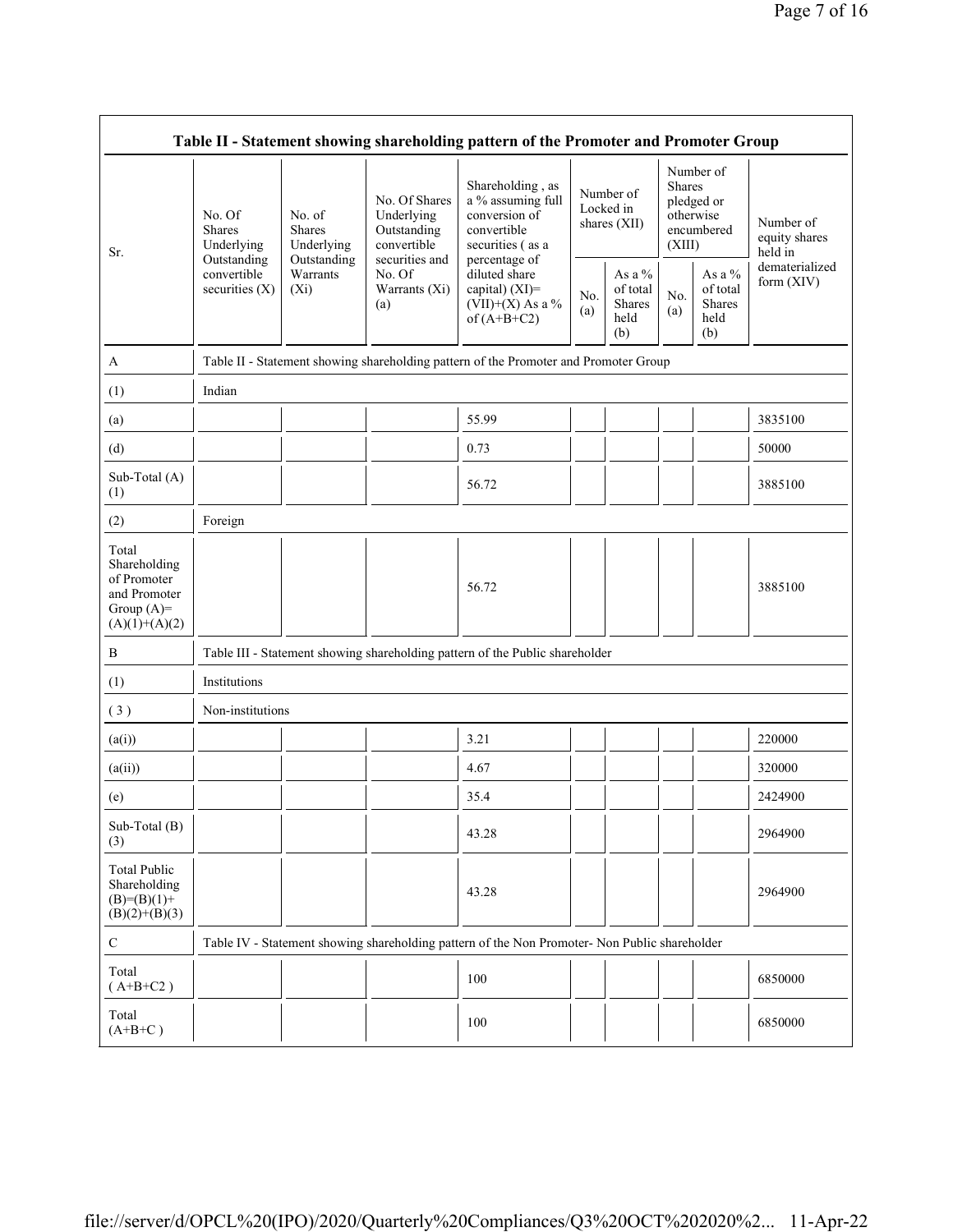|                                                                                                                            | Individuals/Hindu undivided Family                            |                                        |                                       |                                |                   |                             |                                |  |  |  |
|----------------------------------------------------------------------------------------------------------------------------|---------------------------------------------------------------|----------------------------------------|---------------------------------------|--------------------------------|-------------------|-----------------------------|--------------------------------|--|--|--|
| Searial No.                                                                                                                | $\mathbf{1}$                                                  | $\sqrt{2}$                             | 3                                     | $\overline{4}$                 | 5                 | 6                           | $\boldsymbol{7}$               |  |  |  |
| Name of the<br>Shareholders<br>(I)                                                                                         | OM<br><b>PRAKASH</b><br><b>AGARWAL</b>                        | <b>SATISH</b><br><b>KUMAR</b><br>GOYAL | <b>ASHOK</b><br><b>KUMAR</b><br>GOYAL | <b>KUSUM</b><br><b>AGARWAL</b> | <b>HEERA DEVI</b> | <b>MOON</b><br><b>GOYAL</b> | <b>SHOBHIK</b><br><b>GOYAL</b> |  |  |  |
| PAN(II)                                                                                                                    | AAKPA8385Q                                                    | AAPPG6375H                             | AARPG3149D                            | AAYPA0762F                     | AAZPD2911Q        | ACXPG5181D                  | AJIPG8286B                     |  |  |  |
| No. of fully<br>paid up equity<br>shares held<br>(IV)                                                                      | 968100                                                        | 1180000                                | 1300000                               | 4000                           | 82000             | 1000                        | 100000                         |  |  |  |
| No. Of Partly<br>paid-up equity<br>shares held $(V)$                                                                       |                                                               |                                        |                                       |                                |                   |                             |                                |  |  |  |
| No. Of shares<br>underlying<br>Depository<br>Receipts (VI)                                                                 |                                                               |                                        |                                       |                                |                   |                             |                                |  |  |  |
| Total nos.<br>shares held<br>$(VII) = (IV) +$<br>$(V)$ + $(VI)$                                                            | 968100                                                        | 1180000                                | 1300000                               | 4000                           | 82000             | 1000                        | 100000                         |  |  |  |
| Shareholding<br>as a % of total<br>no. of shares<br>(calculated as<br>per SCRR,<br>1957) (VIII)<br>As a % of<br>$(A+B+C2)$ | 14.13                                                         | 17.23                                  | 18.98                                 | 0.06                           | 1.2               | 0.01                        | 1.46                           |  |  |  |
|                                                                                                                            | Number of Voting Rights held in each class of securities (IX) |                                        |                                       |                                |                   |                             |                                |  |  |  |
| Class eg: $X$                                                                                                              | 968100                                                        | 1180000                                | 1300000                               | 4000                           | 82000             | 1000                        | 100000                         |  |  |  |
| Class eg:y                                                                                                                 |                                                               |                                        |                                       |                                |                   |                             |                                |  |  |  |
| Total                                                                                                                      | 968100                                                        | 1180000                                | 1300000                               | 4000                           | 82000             | 1000                        | 100000                         |  |  |  |
| Total as a % of<br><b>Total Voting</b><br>rights                                                                           | 14.12                                                         | 17.21                                  | 18.96                                 | 0.06                           | 1.2               | $0.01\,$                    | 1.46                           |  |  |  |
| No. Of Shares<br>Underlying<br>Outstanding<br>convertible<br>securities (X)                                                |                                                               |                                        |                                       |                                |                   |                             |                                |  |  |  |
| No. of Shares<br>Underlying<br>Outstanding<br>Warrants $(X_i)$                                                             |                                                               |                                        |                                       |                                |                   |                             |                                |  |  |  |
| No. Of Shares<br>Underlying<br>Outstanding<br>convertible<br>securities and<br>No. Of<br>Warrants (Xi)<br>(a)              |                                                               |                                        |                                       |                                |                   |                             |                                |  |  |  |
| Shareholding,                                                                                                              |                                                               |                                        |                                       |                                |                   |                             |                                |  |  |  |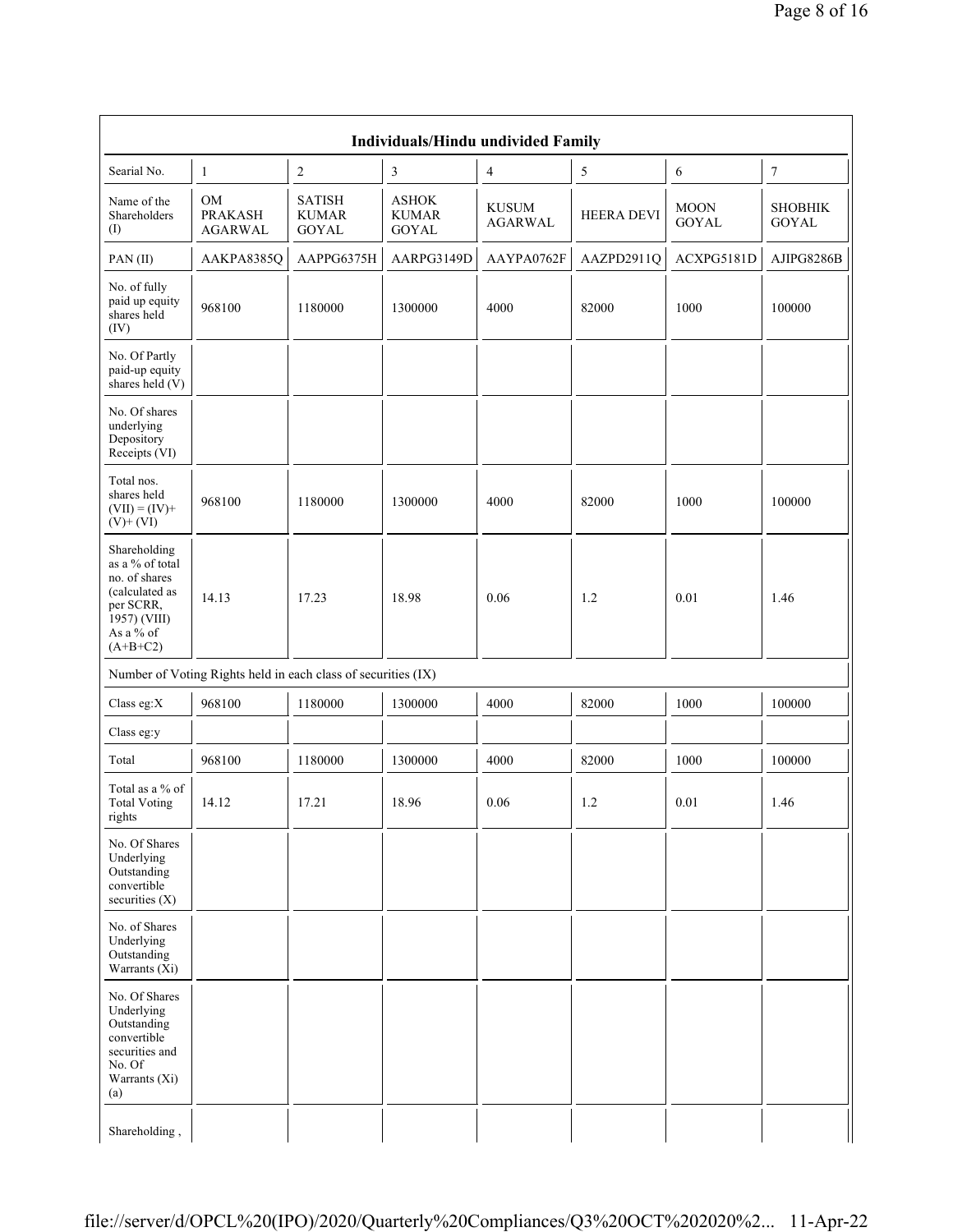| as a %<br>assuming full<br>conversion of<br>convertible<br>securities (as a<br>percentage of<br>diluted share<br>capital) $(XI)$ =<br>$(VII)+(Xi)(a)$<br>As a % of<br>$(A+B+C2)$ | 14.13                                                   | 17.23    | 18.98    | 0.06     | 1.2      | 0.01     | 1.46     |  |
|----------------------------------------------------------------------------------------------------------------------------------------------------------------------------------|---------------------------------------------------------|----------|----------|----------|----------|----------|----------|--|
|                                                                                                                                                                                  | Number of Locked in shares (XII)                        |          |          |          |          |          |          |  |
| No. $(a)$                                                                                                                                                                        |                                                         |          |          |          |          |          |          |  |
| As a % of total<br>Shares held (b)                                                                                                                                               |                                                         |          |          |          |          |          |          |  |
|                                                                                                                                                                                  | Number of Shares pledged or otherwise encumbered (XIII) |          |          |          |          |          |          |  |
| No. $(a)$                                                                                                                                                                        |                                                         |          |          |          |          |          |          |  |
| As a % of total<br>Shares held (b)                                                                                                                                               |                                                         |          |          |          |          |          |          |  |
| Number of<br>equity shares<br>held in<br>dematerialized<br>form (XIV)                                                                                                            | 968100                                                  | 1180000  | 1300000  | 4000     | 82000    | 1000     | 100000   |  |
| Reason for not providing PAN                                                                                                                                                     |                                                         |          |          |          |          |          |          |  |
| Reason for not<br>providing PAN                                                                                                                                                  |                                                         |          |          |          |          |          |          |  |
| Shareholder<br>type                                                                                                                                                              | Promoter                                                | Promoter | Promoter | Promoter | Promoter | Promoter | Promoter |  |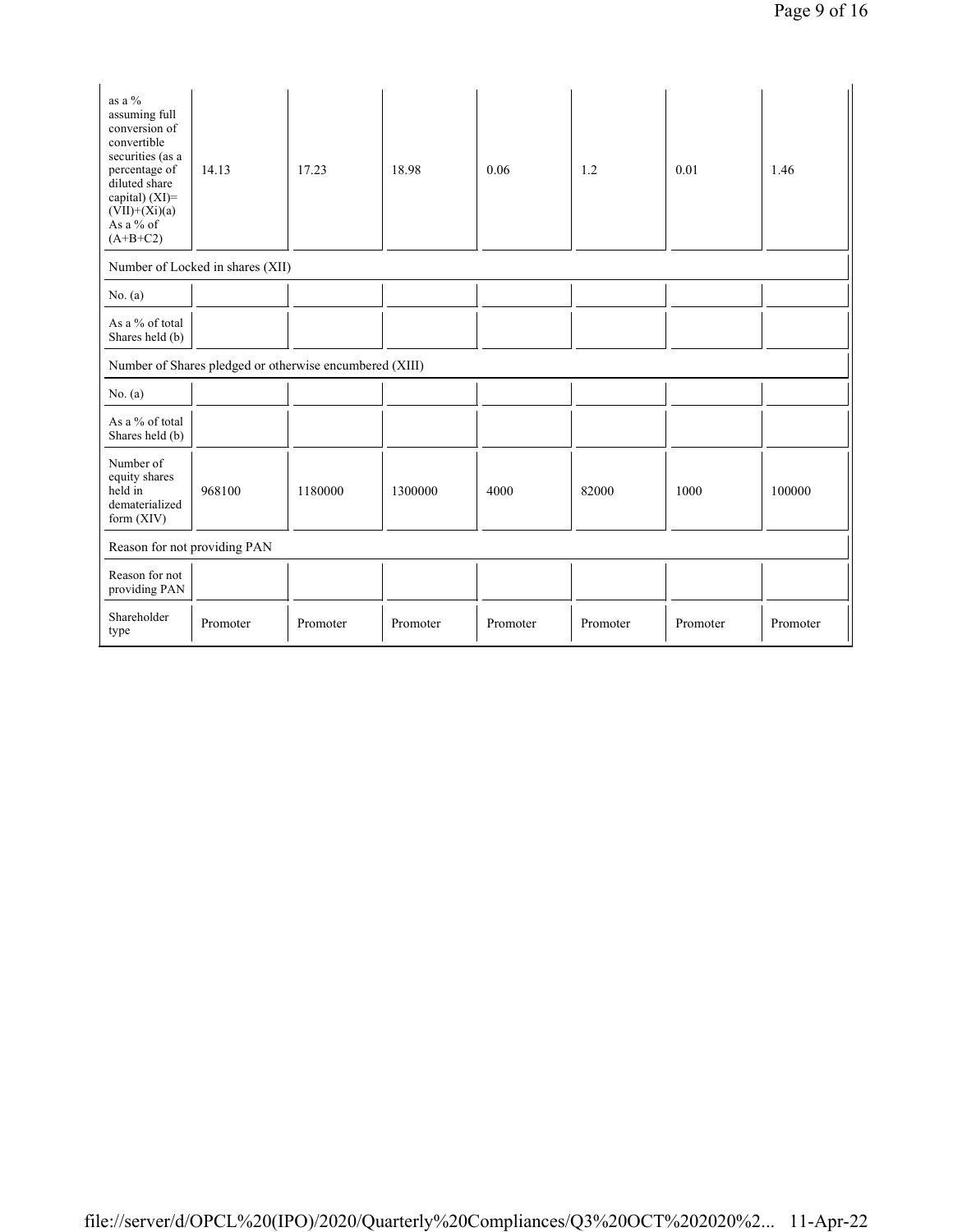| Individuals/Hindu undivided Family                                                                                                                                          |                                                               |                       |  |  |  |  |  |  |
|-----------------------------------------------------------------------------------------------------------------------------------------------------------------------------|---------------------------------------------------------------|-----------------------|--|--|--|--|--|--|
| Searial No.                                                                                                                                                                 | 8                                                             |                       |  |  |  |  |  |  |
| Name of the<br>Shareholders (I)                                                                                                                                             | <b>SHIVAM GOYAL</b>                                           | Click here to go back |  |  |  |  |  |  |
| PAN(II)                                                                                                                                                                     | ANNPG1516D                                                    | Total                 |  |  |  |  |  |  |
| No. of fully paid<br>up equity shares<br>$held$ (IV)                                                                                                                        | 200000                                                        | 3835100               |  |  |  |  |  |  |
| No. Of Partly paid-<br>up equity shares<br>held(V)                                                                                                                          |                                                               |                       |  |  |  |  |  |  |
| No. Of shares<br>underlying<br>Depository<br>Receipts (VI)                                                                                                                  |                                                               |                       |  |  |  |  |  |  |
| Total nos. shares<br>held $(VII) = (IV) +$<br>$(V)$ + $(VI)$                                                                                                                | 200000                                                        | 3835100               |  |  |  |  |  |  |
| Shareholding as a<br>% of total no. of<br>shares (calculated<br>as per SCRR,<br>1957) (VIII) As a<br>% of $(A+B+C2)$                                                        | 2.92                                                          | 55.99                 |  |  |  |  |  |  |
|                                                                                                                                                                             | Number of Voting Rights held in each class of securities (IX) |                       |  |  |  |  |  |  |
| Class eg: $X$                                                                                                                                                               | 200000                                                        | 3835100               |  |  |  |  |  |  |
| Class eg:y                                                                                                                                                                  |                                                               |                       |  |  |  |  |  |  |
| Total                                                                                                                                                                       | 200000                                                        | 3835100               |  |  |  |  |  |  |
| Total as a % of<br><b>Total Voting rights</b>                                                                                                                               | 2.92                                                          | 55.95                 |  |  |  |  |  |  |
| No. Of Shares<br>Underlying<br>Outstanding<br>convertible<br>securities $(X)$                                                                                               |                                                               |                       |  |  |  |  |  |  |
| No. of Shares<br>Underlying<br>Outstanding<br>Warrants $(X_i)$                                                                                                              |                                                               |                       |  |  |  |  |  |  |
| No. Of Shares<br>Underlying<br>Outstanding<br>convertible<br>securities and No.<br>Of Warrants (Xi)<br>(a)                                                                  |                                                               |                       |  |  |  |  |  |  |
| Shareholding, as a<br>% assuming full<br>conversion of<br>convertible<br>securities (as a<br>percentage of<br>diluted share<br>capital) (XI)= (VII)<br>$+(Xi)(a)$ As a % of | 2.92                                                          | 55.99                 |  |  |  |  |  |  |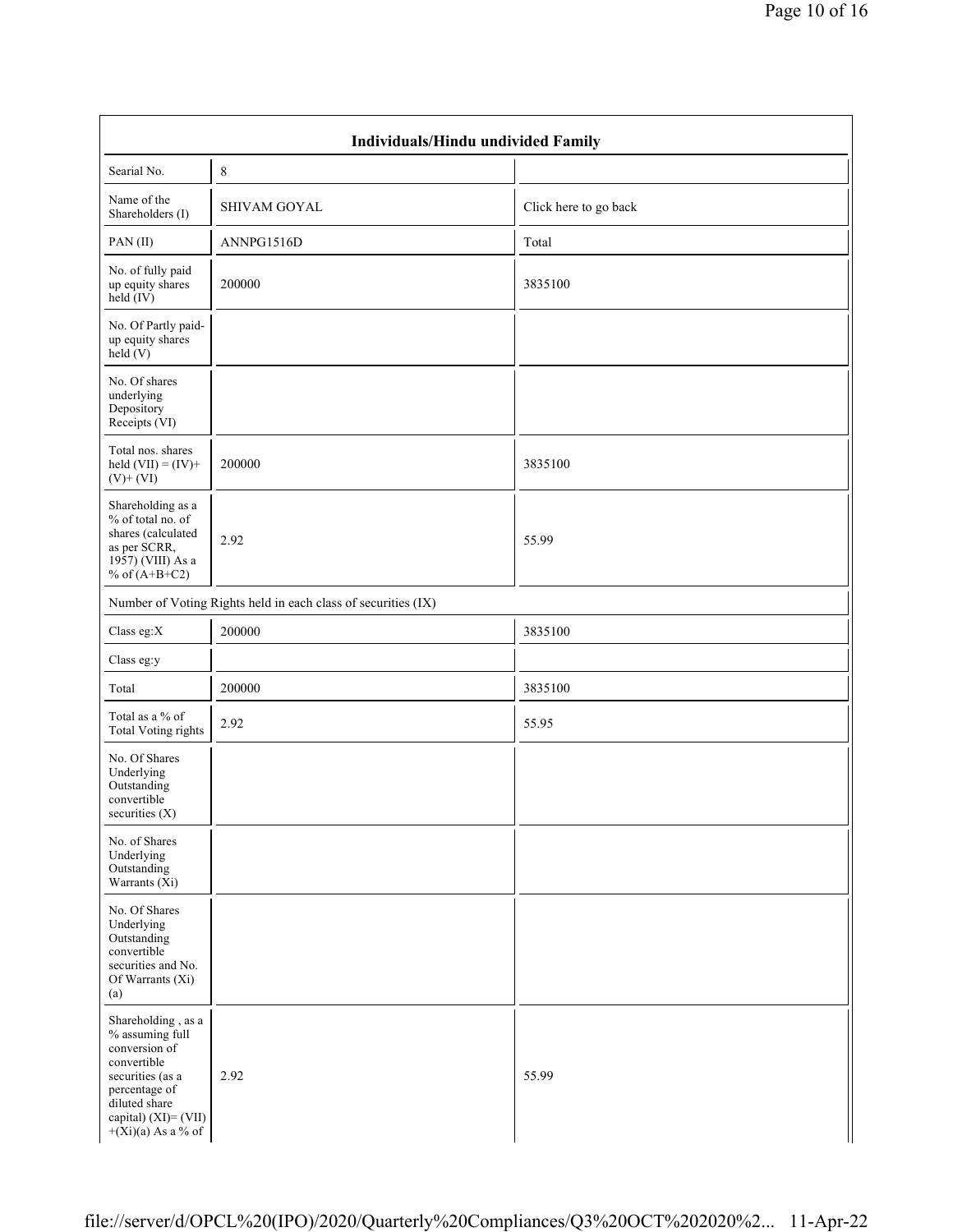| $(A+B+C2)$                                                           |                                                         |         |  |  |  |  |
|----------------------------------------------------------------------|---------------------------------------------------------|---------|--|--|--|--|
| Number of Locked in shares (XII)                                     |                                                         |         |  |  |  |  |
| No. $(a)$                                                            |                                                         |         |  |  |  |  |
| As a % of total<br>Shares held (b)                                   |                                                         |         |  |  |  |  |
|                                                                      | Number of Shares pledged or otherwise encumbered (XIII) |         |  |  |  |  |
| No. $(a)$                                                            |                                                         |         |  |  |  |  |
| As a % of total<br>Shares held (b)                                   |                                                         |         |  |  |  |  |
| Number of equity<br>shares held in<br>dematerialized<br>form $(XIV)$ | 200000                                                  | 3835100 |  |  |  |  |
| Reason for not providing PAN                                         |                                                         |         |  |  |  |  |
| Reason for not<br>providing PAN                                      |                                                         |         |  |  |  |  |
| Shareholder type                                                     | Promoter                                                |         |  |  |  |  |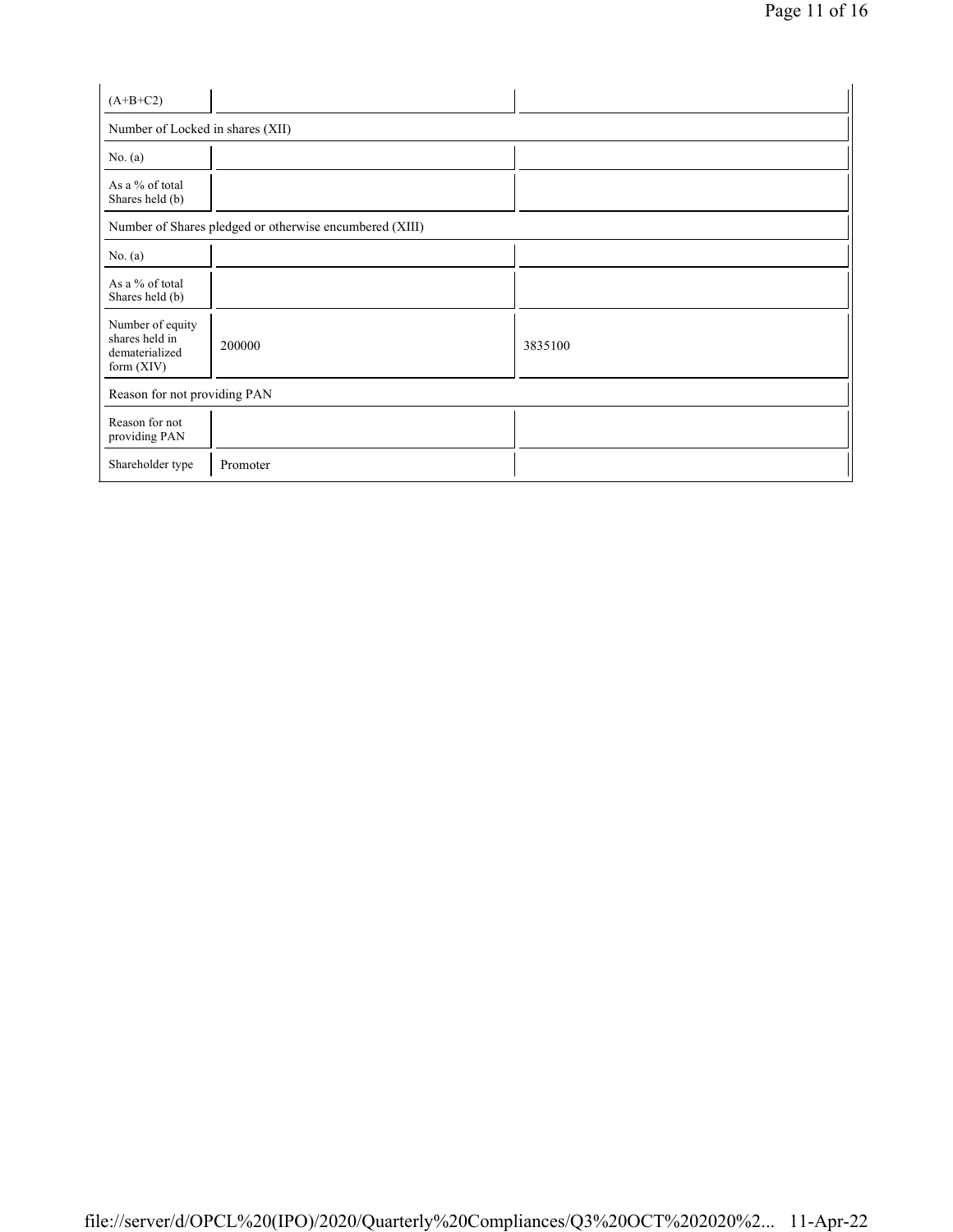| Any Other (specify)                                                                                                  |                                                               |                       |  |  |  |  |  |  |  |
|----------------------------------------------------------------------------------------------------------------------|---------------------------------------------------------------|-----------------------|--|--|--|--|--|--|--|
| Searial No.                                                                                                          | $\mathbf{1}$                                                  |                       |  |  |  |  |  |  |  |
| Category                                                                                                             | Director or Director's Relatives                              | Click here to go back |  |  |  |  |  |  |  |
| Name of the<br>Shareholders (I)                                                                                      | MOHIT GOYAL                                                   |                       |  |  |  |  |  |  |  |
| PAN(II)                                                                                                              | ANNPG1817D                                                    | Total                 |  |  |  |  |  |  |  |
| No. of the<br>Shareholders (I)                                                                                       | $\mathbf{1}$                                                  | $\mathbf{1}$          |  |  |  |  |  |  |  |
| No. of fully paid<br>up equity shares<br>$held$ (IV)                                                                 | 50000                                                         | 50000                 |  |  |  |  |  |  |  |
| No. Of Partly paid-<br>up equity shares<br>held (V)                                                                  |                                                               |                       |  |  |  |  |  |  |  |
| No. Of shares<br>underlying<br>Depository<br>Receipts (VI)                                                           |                                                               |                       |  |  |  |  |  |  |  |
| Total nos. shares<br>held $(VII) = (IV) +$<br>$(V) + (VI)$                                                           | 50000                                                         | 50000                 |  |  |  |  |  |  |  |
| Shareholding as a<br>% of total no. of<br>shares (calculated<br>as per SCRR,<br>1957) (VIII) As a<br>% of $(A+B+C2)$ | 0.73                                                          | 0.73                  |  |  |  |  |  |  |  |
|                                                                                                                      | Number of Voting Rights held in each class of securities (IX) |                       |  |  |  |  |  |  |  |
| Class eg: X                                                                                                          | 50000                                                         | 50000                 |  |  |  |  |  |  |  |
| Class eg:y                                                                                                           |                                                               |                       |  |  |  |  |  |  |  |
| Total                                                                                                                | 50000                                                         | 50000                 |  |  |  |  |  |  |  |
| Total as a % of<br>Total Voting rights                                                                               | 0.73                                                          | 0.73                  |  |  |  |  |  |  |  |
| No. Of Shares<br>Underlying<br>Outstanding<br>convertible<br>securities (X)                                          |                                                               |                       |  |  |  |  |  |  |  |
| No. of Shares<br>Underlying<br>Outstanding<br>Warrants $(X_i)$                                                       |                                                               |                       |  |  |  |  |  |  |  |
| No. Of Shares<br>Underlying<br>Outstanding<br>convertible<br>securities and No.<br>Of Warrants (Xi)<br>(a)           |                                                               |                       |  |  |  |  |  |  |  |
| Shareholding, as a<br>% assuming full<br>conversion of                                                               |                                                               |                       |  |  |  |  |  |  |  |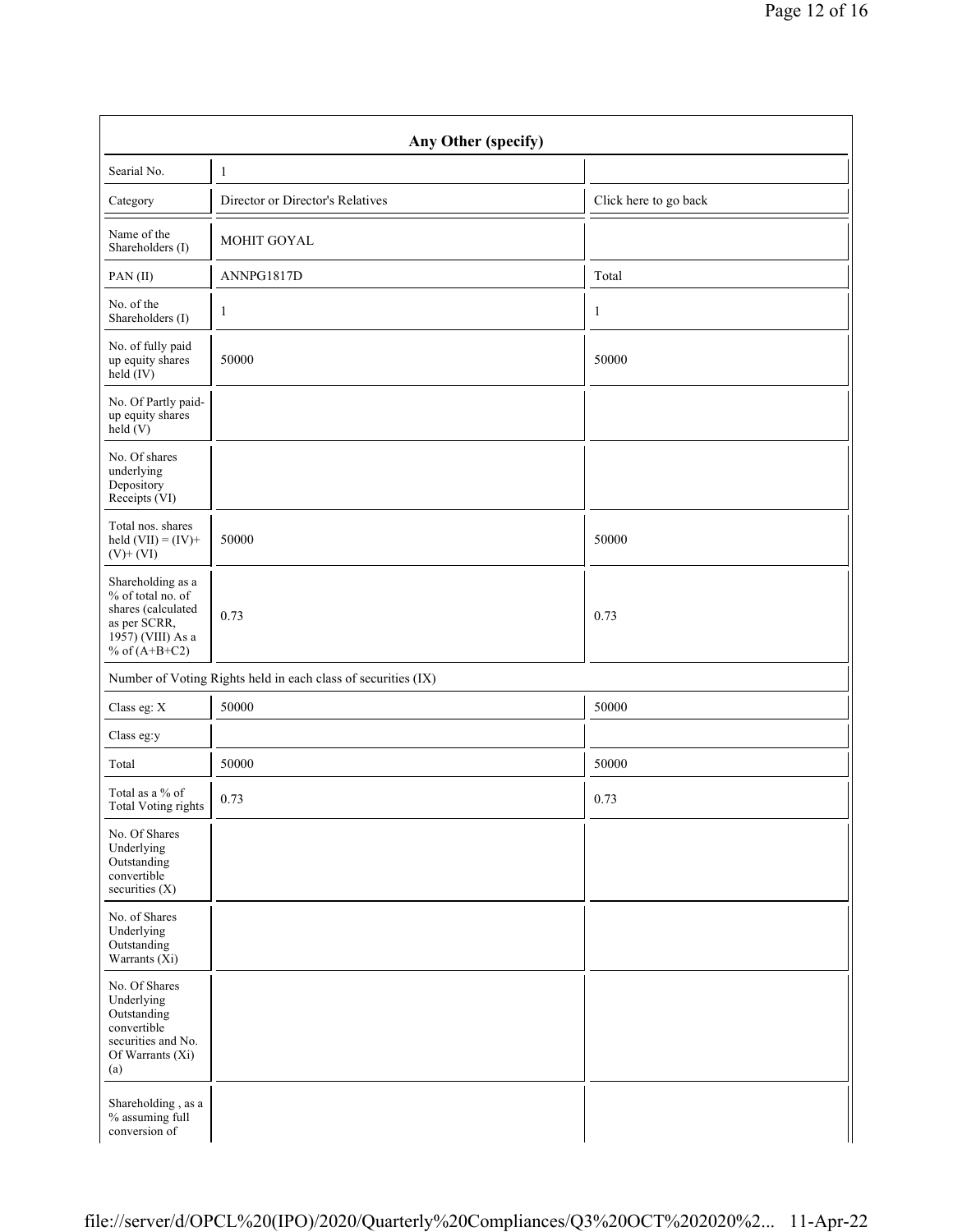| convertible<br>securities (as a<br>percentage of<br>diluted share<br>capital) $(XI) = (VII)$<br>$+(X)$ As a % of<br>$(A+B+C2)$ | 0.73     | 0.73  |  |  |  |  |
|--------------------------------------------------------------------------------------------------------------------------------|----------|-------|--|--|--|--|
| Number of Locked in shares (XII)                                                                                               |          |       |  |  |  |  |
| No. $(a)$                                                                                                                      |          |       |  |  |  |  |
| As a % of total<br>Shares held (b)                                                                                             |          |       |  |  |  |  |
| Number of Shares pledged or otherwise encumbered (XIII)                                                                        |          |       |  |  |  |  |
| No. $(a)$                                                                                                                      |          |       |  |  |  |  |
| As a % of total<br>Shares held (b)                                                                                             |          |       |  |  |  |  |
| Number of equity<br>shares held in<br>dematerialized<br>form $(XIV)$                                                           | 50000    | 50000 |  |  |  |  |
| Reason for not providing PAN                                                                                                   |          |       |  |  |  |  |
| Reason for not<br>providing PAN                                                                                                |          |       |  |  |  |  |
| Shareholder type                                                                                                               | Promoter |       |  |  |  |  |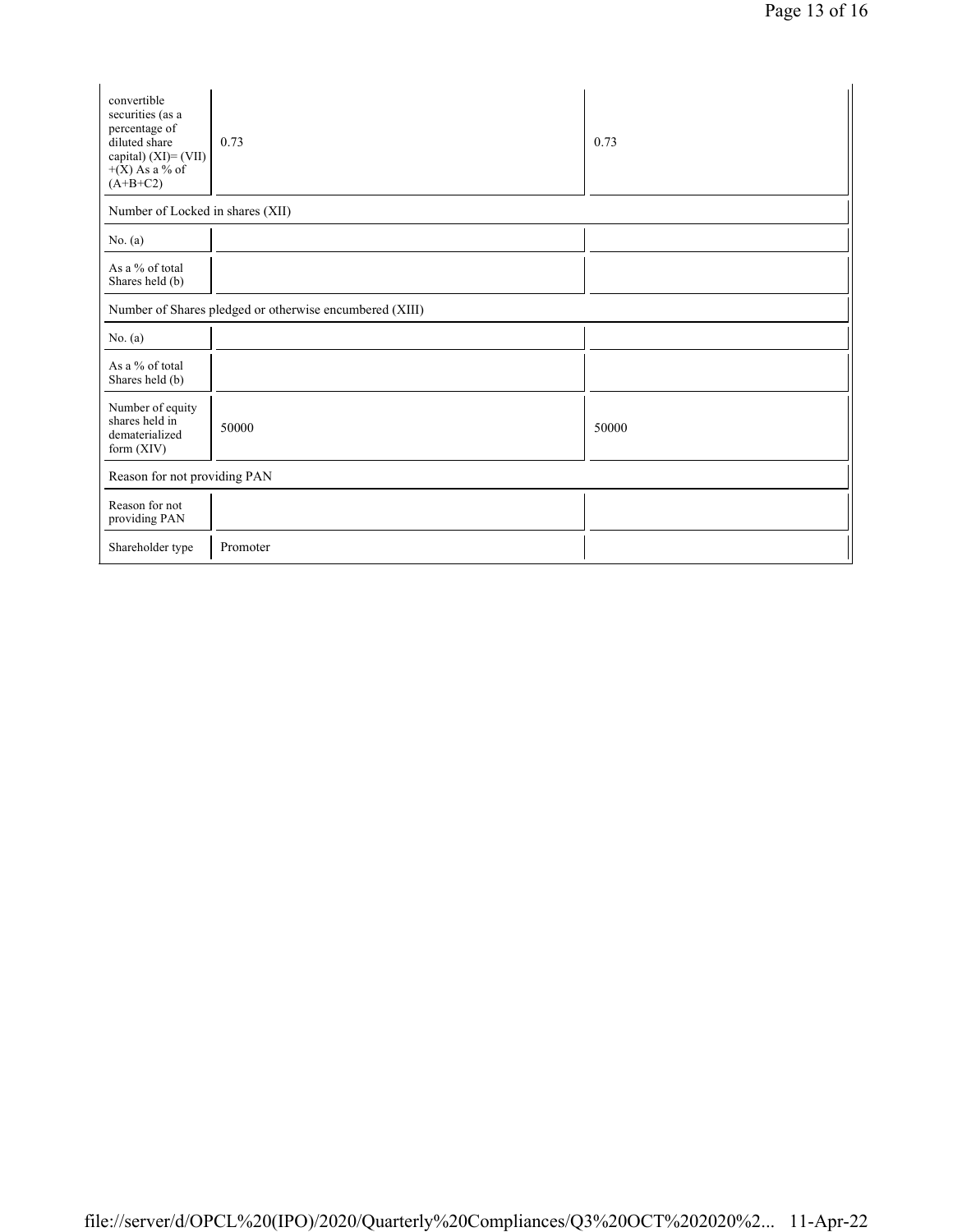| Any Other (specify)                                                                                                  |                                                               |                  |                            |                          |  |  |  |
|----------------------------------------------------------------------------------------------------------------------|---------------------------------------------------------------|------------------|----------------------------|--------------------------|--|--|--|
| Searial No.                                                                                                          | $\mathbf{1}$                                                  | $\boldsymbol{2}$ | 3                          |                          |  |  |  |
| Category                                                                                                             | <b>Bodies Corporate</b>                                       | <b>HUF</b>       | <b>Bodies</b><br>Corporate |                          |  |  |  |
| Category / More<br>than 1 percentage                                                                                 | More than 1 percentage of shareholding                        | Category         | Category                   |                          |  |  |  |
| Name of the<br>Shareholders (I)                                                                                      | RAJARAM SOFTWARE SOLUTIONS PRIVATE<br><b>LIMITED</b>          |                  |                            | Click here to go<br>back |  |  |  |
| PAN(II)                                                                                                              | AADCR1875J                                                    |                  |                            | Total                    |  |  |  |
| No. of the<br>Shareholders (I)                                                                                       | $\mathbf{1}$                                                  | $\tau$           | $\overline{2}$             | 9                        |  |  |  |
| No. of fully paid<br>up equity shares<br>$\text{held}(\text{IV})$                                                    | 2344900                                                       | 55000            | 25000                      | 80000                    |  |  |  |
| No. Of Partly paid-<br>up equity shares<br>held(V)                                                                   |                                                               |                  |                            |                          |  |  |  |
| No. Of shares<br>underlying<br>Depository<br>Receipts (VI)                                                           |                                                               |                  |                            |                          |  |  |  |
| Total nos. shares<br>held $(VII) = (IV) +$<br>$(V)$ + $(VI)$                                                         | 2344900                                                       | 55000            | 25000                      | 80000                    |  |  |  |
| Shareholding as a<br>% of total no. of<br>shares (calculated<br>as per SCRR,<br>1957) (VIII) As a<br>% of $(A+B+C2)$ | 34.23                                                         | 0.8              | 0.36                       | 1.16                     |  |  |  |
|                                                                                                                      | Number of Voting Rights held in each class of securities (IX) |                  |                            |                          |  |  |  |
| Class eg: X                                                                                                          | 2344900                                                       | 55000            | 25000                      | 80000                    |  |  |  |
| Class eg:y                                                                                                           |                                                               |                  |                            |                          |  |  |  |
| Total                                                                                                                | 2344900                                                       | 55000            | 25000                      | 80000                    |  |  |  |
| Total as a % of<br>Total Voting rights                                                                               | 34.21                                                         | $0.8\,$          | 0.36                       | 1.16                     |  |  |  |
| No. Of Shares<br>Underlying<br>Outstanding<br>convertible<br>securities (X)                                          |                                                               |                  |                            |                          |  |  |  |
| No. of Shares<br>Underlying<br>Outstanding<br>Warrants $(X_i)$                                                       |                                                               |                  |                            |                          |  |  |  |
| No. Of Shares<br>Underlying<br>Outstanding<br>convertible<br>securities and No.<br>Of Warrants (Xi)<br>(a)           |                                                               |                  |                            |                          |  |  |  |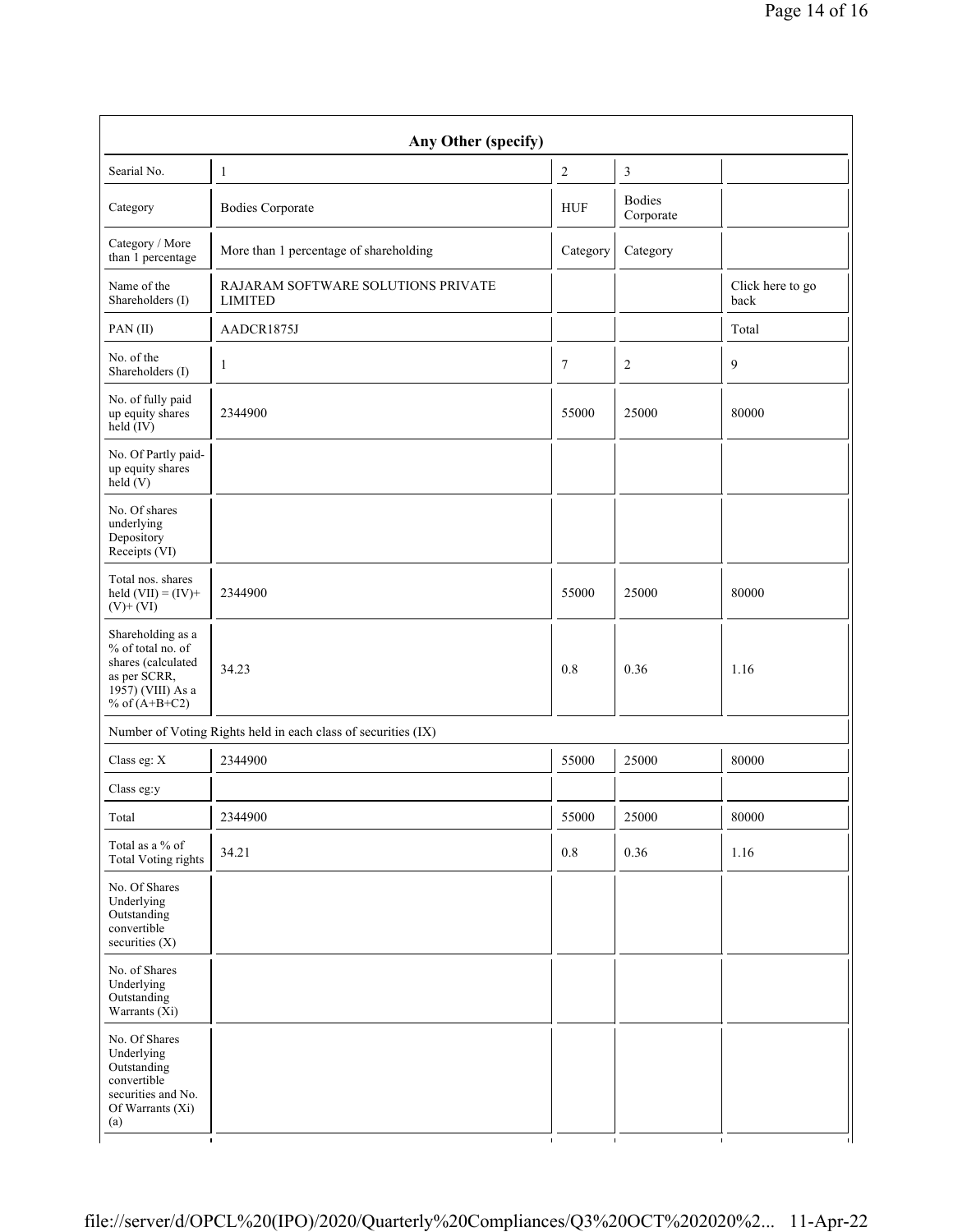| Shareholding, as a<br>% assuming full<br>conversion of<br>convertible<br>securities (as a<br>percentage of<br>diluted share<br>capital) $(XI) = (VII)$<br>$+(X)$ As a % of<br>$(A+B+C2)$ | 34.23   | 0.8   | 0.36  | 1.16  |  |  |
|------------------------------------------------------------------------------------------------------------------------------------------------------------------------------------------|---------|-------|-------|-------|--|--|
| Number of Locked in shares (XII)                                                                                                                                                         |         |       |       |       |  |  |
| No. $(a)$                                                                                                                                                                                |         |       |       |       |  |  |
| As a % of total<br>Shares held (b)                                                                                                                                                       |         |       |       |       |  |  |
| Number of equity<br>shares held in<br>dematerialized<br>form $(XIV)$                                                                                                                     | 2344900 | 55000 | 25000 | 80000 |  |  |
| Reason for not providing PAN                                                                                                                                                             |         |       |       |       |  |  |
| Reason for not<br>providing PAN                                                                                                                                                          |         |       |       |       |  |  |